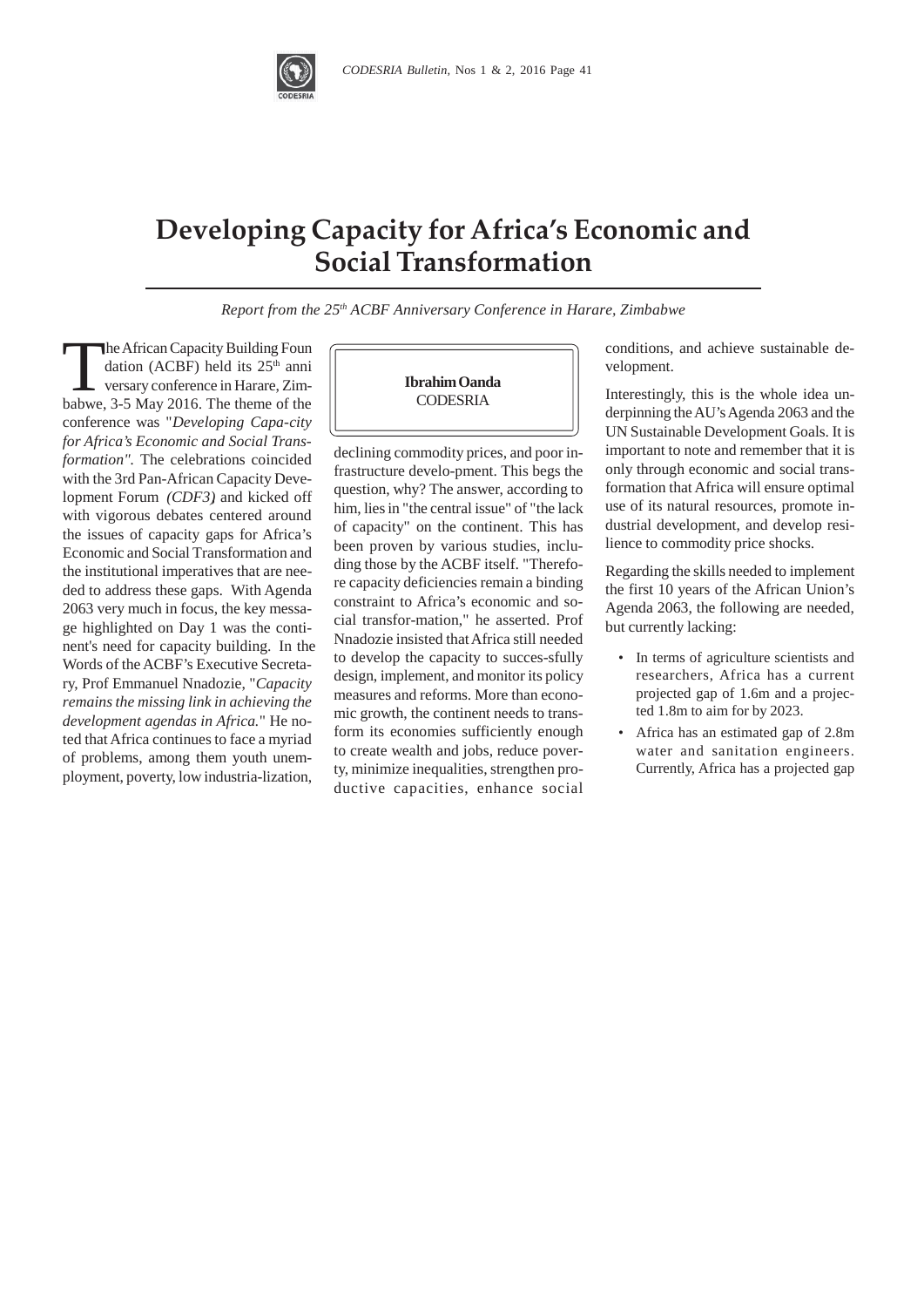of 4.3m engineers, while it should be aiming for 8.3m by 2023.

- While it imports over \$60 billion of food per year, Africa has 55 per cent of its arable land lying fallow. And only 5 per cent of the land is irrigated
- Africa has 13 tractors for every 100 hectares of arable land; the global average is 200.

Mr Willard Manungo, the permanent secretary in Zimbabwe's Ministry of Finance and Economic Development, in his opening remarks praised the ACBF for the work it has done across Africa in the past 25 years, testifying that Zimbabwe was a key beneficiary of the ACBF's halfcentury work. He noted that "the esteemed gathering of diverse minds offered ample opportunity for us as a continent to introspect different ways and means of strengthening capacity development for the advancement of the continent."

The Opening keynote address was delivered by Anthony Mothae Maruping, Commissioner, Economic Affairs; African Union Commission. He noted that African stakeholders and leadership started developing transformative strategies in 2011/12 when formulation of Common African Position on Post 2015 Development Agenda (CAP) commenced and in 2013 when 50 years of achievement by the OAU/AU was celebrated and the decision to develop a vision and strategic framework for the next 50 was taken. Africa has thus been ahead of the curve in this regard. This was well before another wave of commodities prices collapse. Besides, he underscored the fact that a number of African countries are already transforming their economies having domesticated Agenda 2063 (A2063) and SDGs with either technical support or on their own. Domestication involves assimilation or infusion of the relevant contents of A2063 and SDGs into the national strategic action plans. The same is being done at Regional Economic Community (RECs) level. In addition domestication exercise involves popularization and consolidation of ownership of A2063 by the stakeholders in the public, private sector and civil society domains.

Noting that Agenda 2063 is likely to have more impact in Africa's development compared to previous blueprints, Maruping noted the remarkable compatibility between the Agenda 2063 and the UN's SDGs. He said that reporting channels have been established at two levels to

track progress both of the Agenda 2063 and the SDGs. (1) On the African Union side the technical team will report to the AU Co-ordination Meeting of CEOs. That forum will report to the AU A2063 Ministerial Follow up Committee. That in turn will report to the AU Executive Council and then to the AU Summit. This has been in operation in the last two years. (2) On the global side the technical team will report to CEOs (co-ordination meeting); then to a platform that is in the process of being formed in the form of "Africa Regional Forum on Sustainable Development". That will report to the UN ECOSOC and UN DESA High Level Political Panel and then to the UN General Assembly. On this basis, he asserted that there is a much higher chance of Agenda 2063 being more of a success than previous frameworks. The process has been meticulously executed every step of the way. No stone has been left unturned. Every necessary corrective measure to avoid repeat of slippages of the past has been amplyaddressed.

An accelerated, inclusive, and transformative real growth with equity is no longer an option but an imperative for Africa so that the continent can, in a significant way, create jobs, tackle poverty and gain rapid, resilient and sustainable socio-economic development. All relevant stakeholders are agreed that this should be the way forward. Maruping said Africa should not allow itself to be "pacified" by the sweet talk of the continent having achieved high economic growth rates in recent years because Africa's population has been growing in equal volume, if not higher. In effect, there is a cancelling out going on, or in other words Africa needs high growth rates to satisfy the demands of its ever-growing population. Moreover, the said growth rate figures, according to Dr Maruping, are just a "mathematical fluke" as they are often associated with post- conflict countries that are starting again from zero. "Let's regard this growth rate talk with caution and not be pacified by it and relax," Dr Maruping urged the continent.

He, however, conceded that the capacity building challenges to be surmounted by Africa in order to achieve the goals of the AU Agenda 2063 are enormous. He praised the "sterling work" done by the ACBF in the past 25 years, saying it is Africa's premier institution to address these challenges. "Therefore, the ACBF should be enabled and supported by all stakeholders to adequately carry out its mandate," Dr Maruping pleaded.

A participant, Mrs Monique Kande, from Congo, noted that Africa needs to direct investments towards production in order to mobilize internal financing to improve production. "It is common cause that in most of Africa, the productive capacity of women is very limited" she said. She bemoaned the fact that women "work the fields using hoes, but when mechanization comes in the form of tractors, it is not women who receive the tractors; the women continue to receive hoes. The tractors are given to politicians and they rot behind their houses."

Contributing to the same debate, Mr Emmanuel Ndlangamandhla, the executive director of the Coordinating Assembly of NGOs in Swaziland, said civil society organizations (CSOs) had expanded in scope, size and capacity as Africa conti-nued to experience economic and social transformation. According to him, CSOs "are playing a key role in serving as the voice of the citizens of Africa, while also acting as service delivery agents to complement governments' efforts, especially in hard to reach areas.

In the plenary session that preceded the debate, many questions were raised: For example, how does Africa build citizens' capacities? And which capacities are necessary? If Africans don't have the skills in negotiation, how can they benefit meaningfully from global trade? How do we situate the fact that a high percentage of food consumed in Africa is produced in Asia?

Responding to some of the questions, the Swedish Ambassador to Zimbabwe, Lars Ronnas, said governments had a duty to protect citizens and to provide services. "The state should set the standards and provide the financing to make sure that there is equal distribution of services. Those CSOs that provide services, maybe they are better at delivering, should be contracted to do it on behalf of the state."

The second day of the meeting saw more intense discussions on capacity building around the theme of 'Developing Capacity for Africa's Economic and Social Transformation'. "Future generations will never forgive us, if we do not provide the required support and attention to a pan-African institution such as ACBF," said Hon. Phelekezela Mphoko, the Vice President of the Republic of Zimbabwe as he officially launched the ACBF's Silver Jubilee celebration. Zimbabwe's Minister for Finance Patrick Chinamasa declared, "Weare committed to seeing Africasucceed."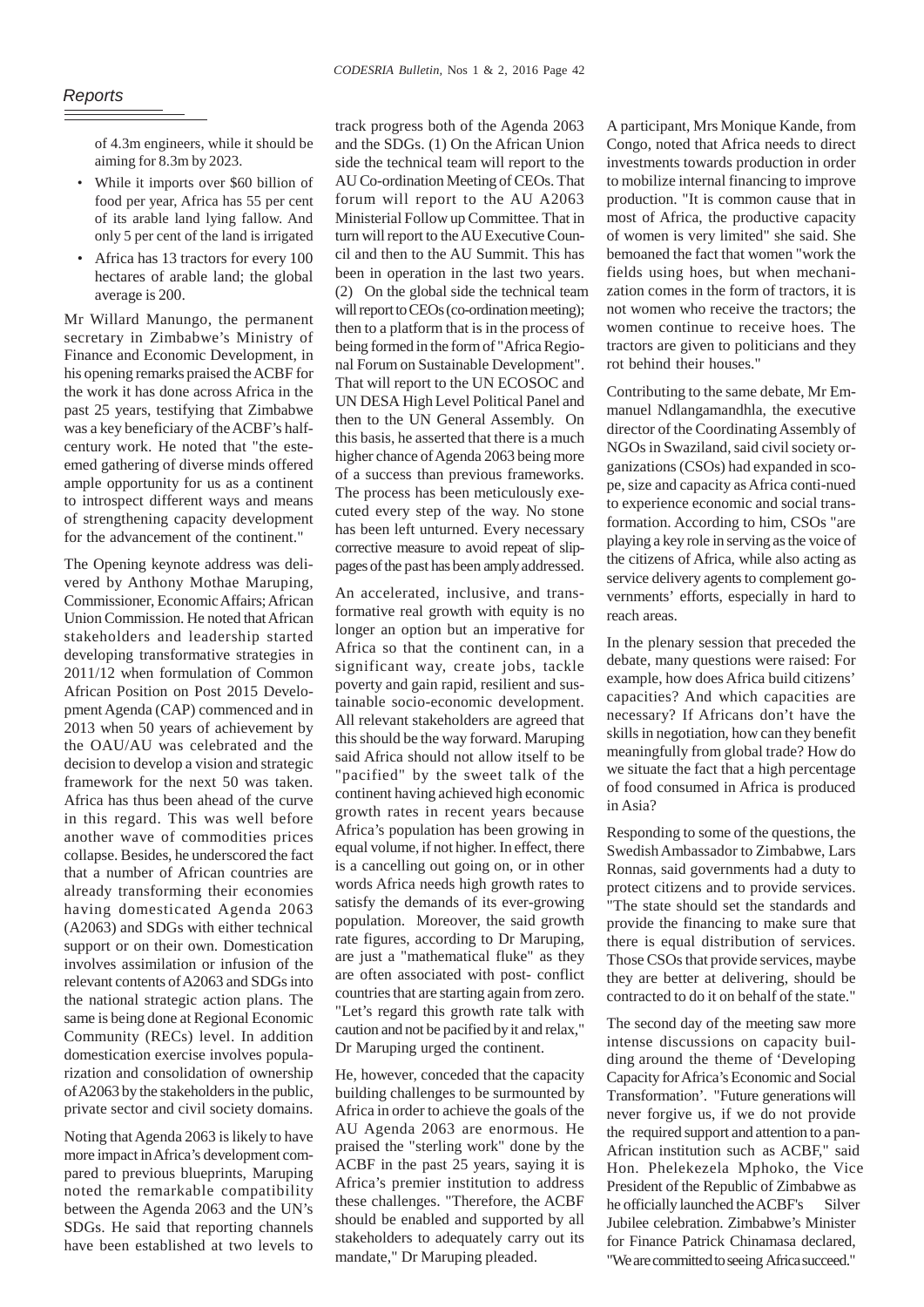## *Reports*

The focus of the day was largely on making arguments for continued support of the ACBF. Zimbabwe's Vice President Phelekezela Presided over the opening. The ACBF executive secretary, Prof Emmanuel Nnadozie, set the scene for the day with a wide-ranging speech thanking member countries for the support they had given the Foundation over the past 25 years. Abdoulaye Mar Dieye, the UNDP regional director for Africa, fired the audience with the assertion that the "Africa rising" narrative can no longer be denied. "Africa has over the past decade made the greatest economic gains than any other region in the world", Dieye insisted. "The largest 11 countries in sub-Saharan Africa have seen growth rates of over 51 per cent in the past 10 years according to Bloomberg, twice the global average of 23 per cent. "At the same time, poverty is declining. Since 1996, the average poverty rate in sub-Saharan African countries has fallen by about one percentage point per year, and between 2005 and 2008, the portion of Africans living on less than \$1.25 a day fell for the first time, from 52 per cent to 48 per cent."

Mrs Mary Manneko Monyau, the AfDB officer in charge of the Zimbabwe Field Office said that "energy is the engine that powers economies and creates a prosperous society". She echoed the assertion that, "Africa cannot remain in the dark in nearly 140 years after the light bulb was invented." Adding that "African countries must be in the driving seat and domestic resources must be the key". "Africa certainly has untapped potential to generate the resources needed for its socio-economic transformation." she pointed out that "remittances to Africa have risen from \$11 billion in 2000 to over \$62 billion in 2014. Sovereign Wealth Funds assets under management in Africa have risen from \$114 billion in 2009 to \$162 billion in 2014. Pension funds currently stand at \$334 billion. And Africa today generates about \$500 billion in domestic taxes." Based on this, the AfDB is now encouraging African leaders to think differently to mobilize all these domestic resources to accelerate development.

Dr Soumana Sako, a former Executive Secretary of ACBF and also a former prime minister and finance minister of Mali, raised issues against donors who try to be backseat drivers, remote control in hand. He likened their approach to African development to a car being driven while being managed by remote control. Such donors, Dr Sako said, should stay in the car, so that if the car should crash, they and the African driver would crash together.

The Zimbabwe VP praised the ACBF for the good work done in the last 25 years, saying, "25 years ago, wherever one looked in Africa, the state of capacity had been very alarming. But while admitting that a lot still needs to be done, the picture is quite different today with most African countries supported with capacity building – thanks to institutions, such as the ACBF." Based on this good work, the Vice President called on "fellow Africans who have a vision for the continent in the spirit of pan-African solidarity" to support the ACBF for the implementation of sustainable capacity building solutions for inclusive socio-economic development. The VP declared that "*Future generations will never forgive us, if we do not provide the required support and attention to a pan-African institution such as ACBF*".

This echoed what Prof Nnadozie had pointed out regarding Africa's capacity needs. The continent's current share of global engineers stood at 35 engineers per one million people, compared to 168 for Brazil, 2,457 for the European Union, and 4,103 for the United States. "Just in 2011, over 10,000 medical graduates who were born or trained in Africa migrated and were registered to practice in the United |States alone. The continent has only 2 per cent of the world's doctors though it bears around 24 per cent of the global burden of diseases. And only 28 per cent of students in Africa are enrolled in science and technology." Africa therefore needs to support the ACBF for it to support Africa to overcome these challenges.

During a side event, it was noted that the lack of accountability and political will are a critical explanation for Africa's lack of development. The event which focused on the multi-sectoral inter-linkages between health, human development and Africa's capacity for social and economic transformation was held on the first day of the Third African Capacity Development Forum. Speakers decried the shortage of medical doctors and persistent violence against women across Africa, as they raised other challenges facing the continent, including the lack of potable water, illiteracy and malnutrition, among others. The picture painted was dismal. According to the speakers, 69 per cent of Somalis and 54 per cent of Congolese have no access to potable

water. And when it comes to the effects of climate change, Chad typifies the continent's dilemma. Lake Chad, for instance, has lost more than 10 per cent of its 1963 size. The chair of the side event, Prof Abdi Issa, the Managing Director of HESPI in Ethiopia, led the charge when he called attention to the lack of political will on the part of leaders in implementing decisions. Beyond inadequate accountability and the lack of political will, Prof Issa contended that tackling these issues in a holistic manner was most crucial to the continent's development, especially meeting targeted goals under the UN Sustainable Development Goals and the African Agenda 2063. Mr. Rotimi Sankore of Afri-Dev Info said if Africa did not act on the issue of accountability, little could be achieved. He pointed out that most African leaders gave priority to cabinet members who helped their political careers as against those who were in the core development and health sectors.

The third and last day of the meeting was focused on the theme, *"Moving forward into the next 25 years ... From building to retention".* In the words of the ACBF Executive Secretary, "while the past 25 years had been successful in terms of the achievements made by the ACBF and its member countries, especially in terms of human capital and institutions, much more remains to be done". He drew the attention of participants to the ACBF's Strategic Plan 2017- 2021 and its four pillars – enabling effective delivery of continental development priorities; supporting countries to achieve tangible development results; enhancing private sector and civil society contribution to sustainable development; and leveraging learning and knowledge to attain greater development effectiveness. He highlighted the importance of high-level tripartite education dialogue among the private sector, training institutions, and African governments on how to develop capacity for implementing Agenda 2063 and the SDGs. He asserted, "Capacity utilization, capacity retention and capacity harmonization, including the sustainability of capacity projects are key issues," pointing out that "African universities should educate African young people to solve Africa's problems"*.* If people get the education that is Africa-specific, the chances are that they will utilize it here rather than going somewhere else to practice," he noted.